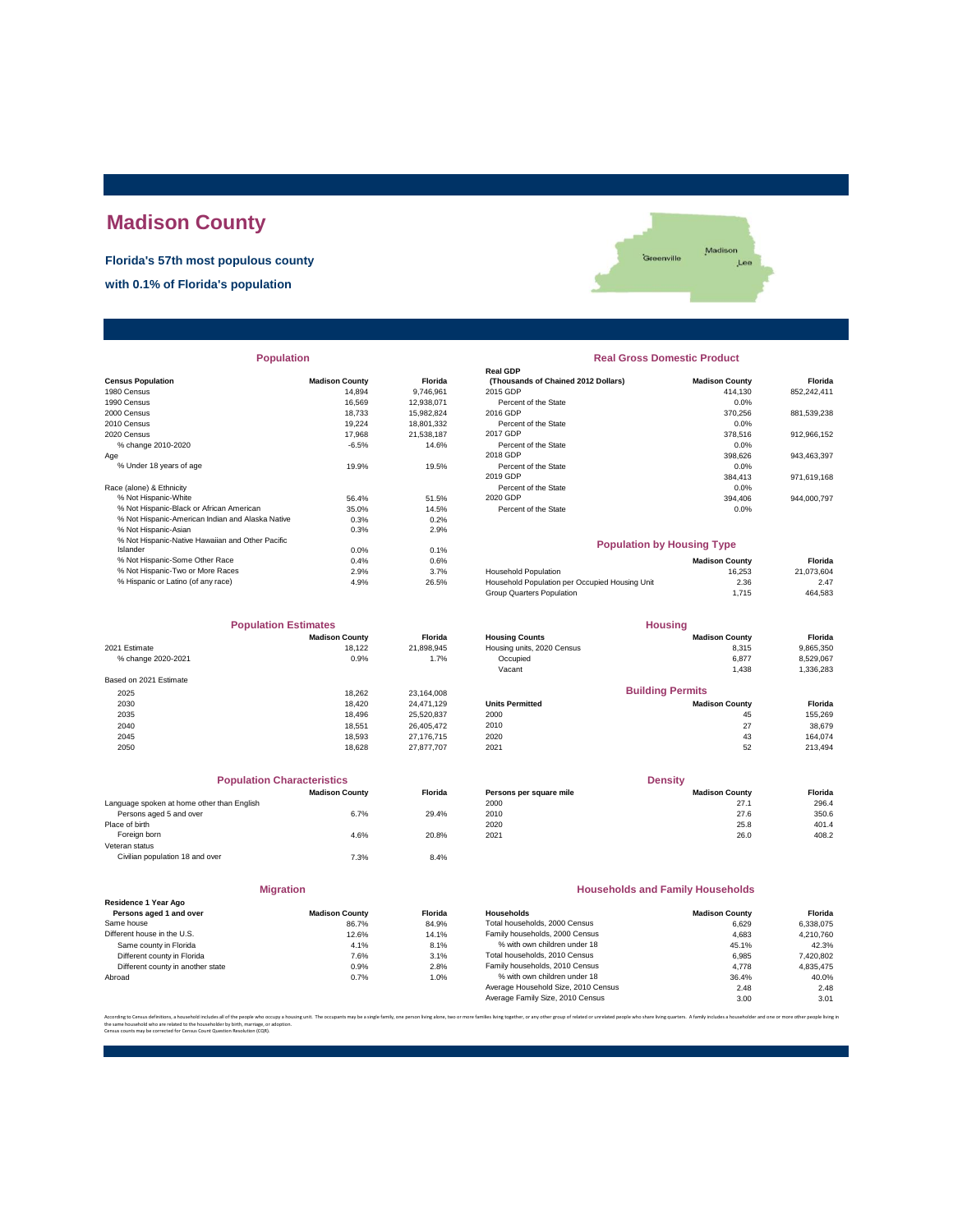## **Madison County**

|                                                                              |                       |                         | <b>Employment and Labor Force</b>                    |                       |                      |
|------------------------------------------------------------------------------|-----------------------|-------------------------|------------------------------------------------------|-----------------------|----------------------|
| <b>Establishments</b>                                                        |                       |                         | <b>Establishments</b>                                |                       |                      |
| 2020                                                                         | <b>Madison County</b> | Florida                 | % of All Industries, 2020                            | <b>Madison County</b> | Florida              |
| All industries                                                               | 403                   | 763,854                 | All industries                                       | 403                   | 763,854              |
| Natural Resource & Mining                                                    | 27                    | 5,514                   | Natural Resource & Mining                            | 6.7%                  | 0.7%                 |
| Construction                                                                 | 35<br>11              | 77,720                  | Construction                                         | 8.7%                  | 10.2%<br>2.9%        |
| Manufacturing<br>Trade, Transportation and Utilities                         | 98                    | 21,822<br>145,853       | Manufacturing<br>Trade, Transportation and Utilities | 2.7%<br>24.3%         | 19.1%                |
| Information                                                                  | 3                     |                         | Information                                          | 0.7%                  | 1.8%                 |
| <b>Financial Activities</b>                                                  | 25                    | 13,437<br>83,911        | <b>Financial Activities</b>                          | 6.2%                  | 11.0%                |
| Professional & Business Services                                             | 32                    | 187,348                 | Professional & Business Services                     | 7.9%                  | 24.5%                |
| Education & Health Services                                                  | 72                    | 87,764                  | Education & Health Services                          | 17.9%                 | 11.5%                |
| Leisure and Hospitality                                                      | 34                    | 61,008                  | Leisure and Hospitality                              | 8.4%                  | 8.0%                 |
| <b>Other Services</b>                                                        | 29                    | 56,385                  | <b>Other Services</b>                                | 7.2%                  | 7.4%                 |
| Government                                                                   | 34                    | 5,895                   | Government                                           | 8.4%                  | 0.8%                 |
|                                                                              |                       |                         |                                                      |                       |                      |
| <b>Average Annual Employment</b>                                             |                       |                         | <b>Average Annual Wage</b>                           |                       |                      |
| % of All Industries, 2020                                                    | <b>Madison County</b> | Florida                 | 2020                                                 | <b>Madison County</b> | Florida              |
| All industries                                                               | 4,539                 | 8,453,489               | All industries                                       | \$35,184              | \$55,840             |
| Natural Resource & Mining                                                    | 2.3%                  | 0.8%                    | Natural Resource & Mining                            | \$33.507              | \$37,710             |
| Construction                                                                 | 10.0%                 | 6.7%                    | Construction                                         | \$47,436              | \$55,840             |
| Manufacturing                                                                | 17.3%                 | 4.5%                    | Manufacturing                                        | \$35,754              | \$66,738             |
| Trade, Transportation and Utilities                                          | 0.6%                  | 20.6%                   | Trade, Transportation and Utilities                  | \$36,675              | \$49,342             |
| Information                                                                  | 2.5%                  | 1.5%                    | Information                                          | \$48,611              | \$93,360             |
| <b>Financial Activities</b>                                                  | 4.0%                  | 6.9%                    | <b>Financial Activities</b>                          | \$30,447              | \$84,295             |
| Professional & Business Services                                             | 20.2%                 | 16.1%                   | Professional & Business Services                     | \$33,833              | \$68,218             |
| Education & Health Services                                                  | 9.4%                  | 15.3%                   | <b>Education &amp; Health Services</b>               | \$15,443              | \$55,099             |
| Leisure and Hospitality                                                      | 1.3%                  | 11.9%                   | Leisure and Hospitality                              | \$23,382              | \$27,694             |
| <b>Other Services</b><br>Government                                          | <b>NA</b>             | 3.0%                    | <b>Other Services</b><br>Government                  | <b>NA</b>             | \$41,131             |
| Industries may not add to the total due to confidentiality and unclassified. | 27.5%                 | 12.5%                   |                                                      | \$37,477              | \$58,821             |
|                                                                              |                       |                         |                                                      |                       |                      |
| Labor Force as Percent of Population                                         |                       |                         |                                                      |                       |                      |
| Aged 18 and Older                                                            | <b>Madison County</b> | Florida                 | <b>Unemployment Rate</b>                             | <b>Madison County</b> | Florida              |
| 2000                                                                         | 55.5%                 | 64.2%                   | 2000                                                 | 4.1%                  | 3.8%                 |
| 2010                                                                         | 52.4%                 | 61.8%                   | 2010                                                 | 9.7%                  | 10.8%                |
| 2020                                                                         | 50.8%                 | 58.6%                   | 2020                                                 | 6.7%                  | 8.2%                 |
| 2021                                                                         | 52.0%                 | 59.0%                   | 2021                                                 | 4.9%                  | 4.6%                 |
|                                                                              |                       |                         |                                                      |                       |                      |
|                                                                              |                       |                         | <b>Income and Financial Health</b>                   |                       |                      |
| Personal Income (\$000s)                                                     | <b>Madison County</b> | Florida                 | Per Capita Personal Income                           | <b>Madison County</b> | Florida              |
| 2000                                                                         | \$325.741             | \$472,851,789           | 2000                                                 | \$17,388              | \$29,466             |
| 2010                                                                         | \$472,365             | \$732,457,478           | 2010                                                 | \$24,537              | \$38,865             |
| 2011                                                                         | \$486,788             | \$771,409,454           | 2011                                                 | \$25,441              | \$40,482             |
| % change 2010-11                                                             | 3.1%                  | 5.3%                    | % change 2010-11                                     | 3.7%                  | 4.2%                 |
| 2012                                                                         | \$491,415             | \$800,551,723           | 2012                                                 | \$25,901              | \$41,475             |
| % change 2011-12                                                             | 1.0%                  | 3.8%                    | % change 2011-12                                     | 1.8%                  | 2.5%                 |
| 2013                                                                         | \$503,849             | \$802,975,701           | 2013                                                 | \$26,862              | \$41,069             |
| % change 2012-13                                                             | 2.5%                  | 0.3%                    | % change 2012-13                                     | 3.7%                  | $-1.0%$              |
| 2014                                                                         | \$537,501             | \$861,412,339           | 2014                                                 | \$28,887              | \$43,388             |
| % change 2013-14                                                             | 6.7%                  | 7.3%                    | % change 2013-14                                     | 7.5%                  | 5.6%                 |
| 2015                                                                         | \$566,590             | \$919,834,894           | 2015                                                 | \$30,651              | \$45,493             |
| % change 2014-15                                                             | 5.4%                  | 6.8%                    | % change 2014-15                                     | 6.1%                  | 4.9%                 |
| 2016                                                                         | \$547,064             | \$954,069,719           | 2016                                                 | \$29,826              | \$46,253             |
| % change 2015-16                                                             | $-3.4%$               | 3.7%                    | % change 2015-16                                     | $-2.7%$               | 1.7%                 |
| 2017                                                                         | \$579,783             | \$1,023,131,116         | 2017                                                 | \$31,319              | \$48,774             |
| % change 2016-17                                                             | 6.0%                  | 7.2%                    | % change 2016-17                                     | 5.0%                  | 5.5%                 |
| 2018                                                                         | \$602,160             | \$1,087,188,628         | 2018                                                 | \$32,334              | \$51,150             |
| % change 2017-18                                                             | 3.9%                  | 6.3%                    | % change 2017-18                                     | 3.2%                  | 4.9%                 |
| 2019<br>% change 2018-19                                                     | \$610,994             | \$1,139,799,293         | 2019<br>% change 2018-19                             | \$32,851              | \$53,034             |
| 2020                                                                         | 1.5%<br>\$670,242     | 4.8%<br>\$1,209,995.921 | 2020                                                 | 1.6%<br>\$35,828      | 3.7%<br>\$55,675     |
| % change 2019-20                                                             | 9.7%                  | 6.2%                    | % change 2019-20                                     | 9.1%                  | 5.0%                 |
|                                                                              |                       |                         |                                                      |                       |                      |
|                                                                              |                       |                         | <b>Median Income</b>                                 |                       |                      |
| Earnings by Place of Work (\$000s)<br>2000                                   |                       |                         | Median Household Income                              |                       |                      |
|                                                                              | \$186,753             | \$308,751,767           | Median Family Income                                 | \$35,240              | \$57,703<br>\$69,670 |
| 2010                                                                         | \$201,064             | \$438,983,914           |                                                      | \$48,597              |                      |
| 2011<br>% change 2010-11                                                     | \$194,225             | \$450,498,606<br>2.6%   | Percent in Poverty, 2020                             |                       |                      |
| 2012                                                                         | $-3.4%$<br>\$207,662  | \$468,410,475           | All ages in poverty                                  | 23.8%                 | 12.4%                |
| % change 2011-12                                                             | 6.9%                  | 4.0%                    | Under age 18 in poverty                              | 30.1%                 | 17.2%                |
| 2013                                                                         | \$220,207             | \$482,898,301           | Related children age 5-17 in families in poverty     | 29.8%                 | 16.5%                |
| % change 2012-13                                                             | 6.0%                  | 3.1%                    |                                                      |                       |                      |
| 2014                                                                         | \$242,073             | \$512,375,290           | <b>Personal Bankruptcy Filing Rate</b>               |                       |                      |
| % change 2013-14                                                             | 9.9%                  | 6.1%                    | (per 1,000 population)                               | <b>Madison County</b> | Florida              |
| 2015                                                                         | \$257,943             | \$544,408,719           | 12-Month Period Ending December 31, 2020             | 0.89                  | 1.66                 |
| % change 2014-15                                                             | 6.6%                  | 6.3%                    | 12-Month Period Ending December 31, 2021             | 1.21                  | 1.38                 |
| 2016                                                                         | \$231,862             | \$569,769,284           | State Rank                                           | 21                    | <b>NA</b>            |
| % change 2015-16                                                             | $-10.1%$              | 4.7%                    | NonBusiness Chapter 7 & Chapter 13                   |                       |                      |
| 2017                                                                         | \$249,461             | \$603,668,170           |                                                      |                       |                      |
| % change 2016-17                                                             | 7.6%                  | 5.9%                    | Workers Aged 16 and Over                             | <b>Madison County</b> | Florida              |
| 2018                                                                         | \$260,368             | \$639,620,451           | Place of Work in Florida                             |                       |                      |
| % change 2017-18                                                             | 4.4%                  | 6.0%                    | Worked outside county of residence                   | 30.4%                 | 18.1%                |
| 2019                                                                         | \$262,495             | \$671,553,148           | Travel Time to Work                                  |                       |                      |
| % change 2018-19                                                             | 0.8%                  | 5.0%                    | Mean travel time to work (minutes)                   | 28.6                  | 27.9                 |
| 2020                                                                         | \$286,658             | \$688,764,753           |                                                      |                       |                      |
| % change 2019-20                                                             | 9.2%                  | 2.6%                    |                                                      |                       |                      |